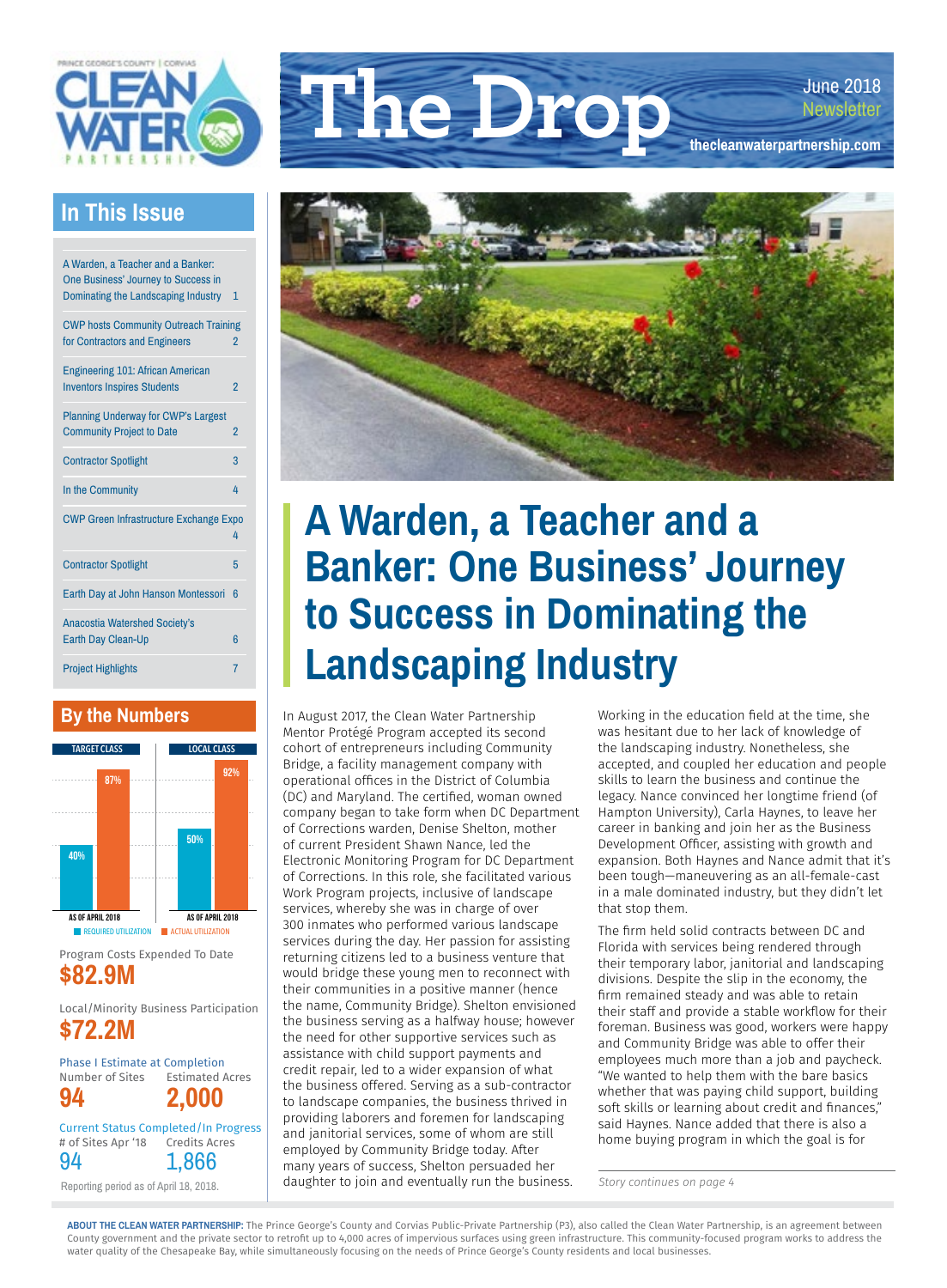# <span id="page-1-0"></span>**The Drop under the Class Newsletter newsletter**



## **CWP hosts Community Outreach Training for Contractors and Engineers**

#### *Largo, Maryland*

Community Outreach is at the core of each Clean Water Partnership (CWP) project. The engagement with homeowners, school officials, municipal leaders and church congregation are critical to the design, construction and maintenance components of the program, as well as the reputation of the Partnership. On February 26th, the CWP's Community Outreach team hosted a mandatory training session for all General Contractors, Sub-contractors and Design Engineers operating within the CWP. The training began with a refresher of the outreach consultants' roles, responsibilities and project assignments. The agenda quickly moved into the importance of information gathering in which the outreach consultants utilizes device details and construction logistics to complete each project's individualized outreach plan. They stressed the importance of these program tools and resources that are required to successfully conduct outreach before, during and after construction. A few of the many items covered were renderings, staging plans, maintenance of traffic plans, and declaration of covenants—all critical in educating stakeholders about device operations and imminent construction. Participants also shared a few laughs as outreach consultants performed skits that showcased hypothetical on-site interactions with stakeholders and occurrences at community meetings. The scenes provided a platform for discussion on how to appropriately address concerns while maintaining the integrity of the program. Although the CWP has maintained a great reputation throughout the many Prince George's County neighborhoods it has served, it was imperative to touch on daily site clean-up, permit signage, safety and how to handle media requests. The training concluded with a discussion on project closeout, highlighting the maintenance transfer meetings held with each stakeholder upon construction completion. Contractors and engineers were extremely receptive of the information and appreciated the insight to the outreach program. The CWP outreach team, contractors and engineers continuously meet on a weekly basis to discuss stakeholder engagement, construction schedules and other program operations.

## **Engineering 101: African American Inventors Inspires Students**

*College Park, Maryland* 



This past February, the Clean Water Partnership (CWP) team had the pleasure of volunteering at the College Park Aviation Museum for the Engineering 101 event, honoring African American inventors. The day began with discussions about African American inventors who have made huge impacts on society, creating critical inventions such as the spark plug to an all-time childhood favorite, the Super Soaker. The

sixty plus students in attendance were challenged to utilize the inventors as inspiration to construct a table made of newspaper and masking tape, with the assistance of volunteers from the community. Partnered in teams of four, the students built tables that were strong enough to hold books.

"We enjoyed having the CWP join us for a day of engineering fun! The attendees enjoyed having the ladies from CWP there as not only exhibitors, but as coaches and teachers as well. Watching these professionals in the field interact with the students was such a joy" said Amanda Elliott with Prince George's County Parks and Recreation whom made this all possible. The CWP remains committed to supporting activities in Prince George's County in which students are exposed to careers within engineering, technology and other aspects of environmental planning. The Engineering 101 event is held every 3rd Saturday of the month at the College Park Aviation Museum. For those interested in participating or partnering at an upcoming Engineering 101 event, please contact Amanda at 301-864-5312 or *[Amanda.Elliott@pgparks.com](mailto:Amanda.Elliott@pgparks.com)*.

### **Planning Underway for CWP's Largest Community Project to Date**

### *Beltsville, Maryland*

The Clean Water Partnership (CWP) is excited to share information about the upcoming Birmingham Estates project located in Beltsville. With construction expected to commence in summer 2018, the CWP is proposing 11 stormwater filtration structures that are designed for high flow treatment and high pollutant removals. These structures, also referred to as tree boxes, will allow treated water to infiltrate into surrounding soils while an attached filter panel will allow the structure to completely drain between storm events. Devices will be located adjacent to roadways and within the County right-of-way. The CWP's Community Outreach team has distributed a round of notices to Birmingham Estates residents that will be directly impacted by the construction of these devices. Potential impacts include noise during construction, loss of parking and street closures. Prior to construction, the outreach team will host a series of meetings to provide information on the installation process and timeline of the project. Nardi Construction will lead as general contractor on the project and will also attend meetings to answer questions. The Birmingham Estates project is a first for the CWP due to the number of stormwater devices being installed in a single residential community. For more information on the project and to be added to the mailing list for upcoming meetings, please email *[Kristina.bigby@thecleanwaterpartnership.com](mailto:Kristina.bigby@thecleanwaterpartnership.com)*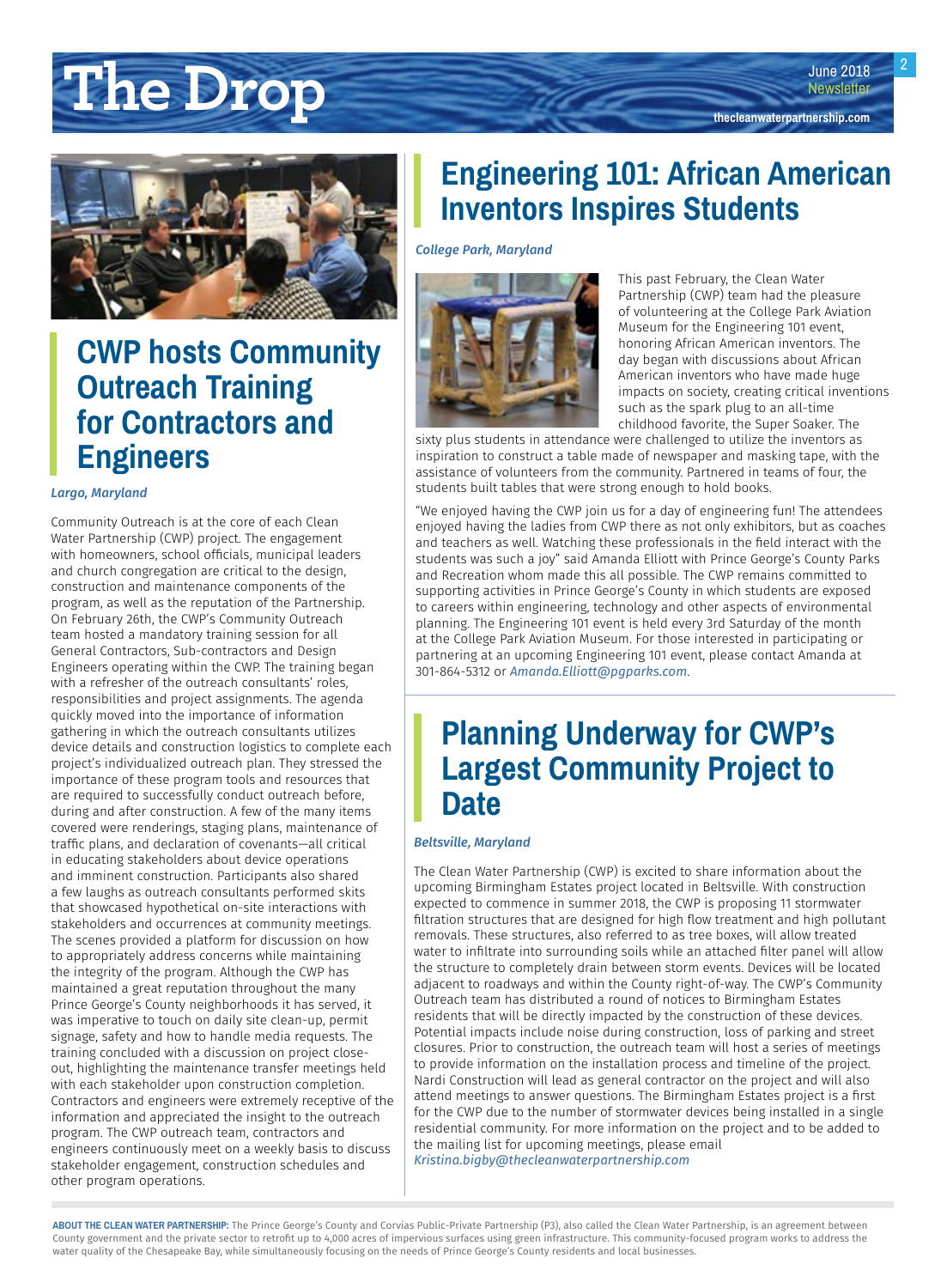# <span id="page-2-0"></span>**The Drop under the Drop the Drop the Drop the Drop the Drop the Drop the Drop the Drop the deanwaterpartnership.com**





### **LEARN MORE**

Certifications: MDOT DBE/MBE PG County MBE

Website: *[www.empirelandscapellc.com](http://www.envirenewinc.com)*

Phone: 301-775-8651

## CONTRACTOR SPOTLIGHT **Empire Landscape, LLC**

### How long has your company been in business?

Empire Landscape has been in business since 2005. We obtained MBE/DBE status in 2008.

### What is your specialty?

Empire specializes in environmental restoration including; reforestation, stormwater management, bioretention planting and maintenance and TMDL work; invasive species management; erosion and sediment controls, bioengineering; hydroseeding, tree work, root pruning and more.

### What is a typical day like for you?

Each day we have 6 to 10 different projects in operation. Our projects are inherently unique, each with different types of work, specification requirements, scheduling restrictions, and tracking/reporting/billing procedures. The focus of our Estimating, Project Management, and Production teams is to ensure that each of these components come together so that our projects are completed on-time, safely and per the contract specifications.

#### What do you like best about your job?

Completing work that helps improve biodiversity and water quality while working with other environmentally-minded colleagues. As a team, we enjoy providing excellent services as a subcontractor while helping GC's meet their MBE requirements for each of their projects.

#### What CWP projects have you worked on thus far?

601 Crain Highway, Dillie Drive, Towns of Walker Mill, Beltsville Branch Library, Glenarden Library, Largo Kettering Library, Oxon Hill Library, Adnell Woods and Glenarden Elementary School.

#### What are you looking forward to gaining from this program?

Empire is looking to expand its outreach to new General Contractors working with Clean Water Partnership to improve water quality. In addition we hope potential employees with a background in environmental work will learn about Empire Landscape and be interested in growing, learning and working with our team of hard-working, dedicated employees.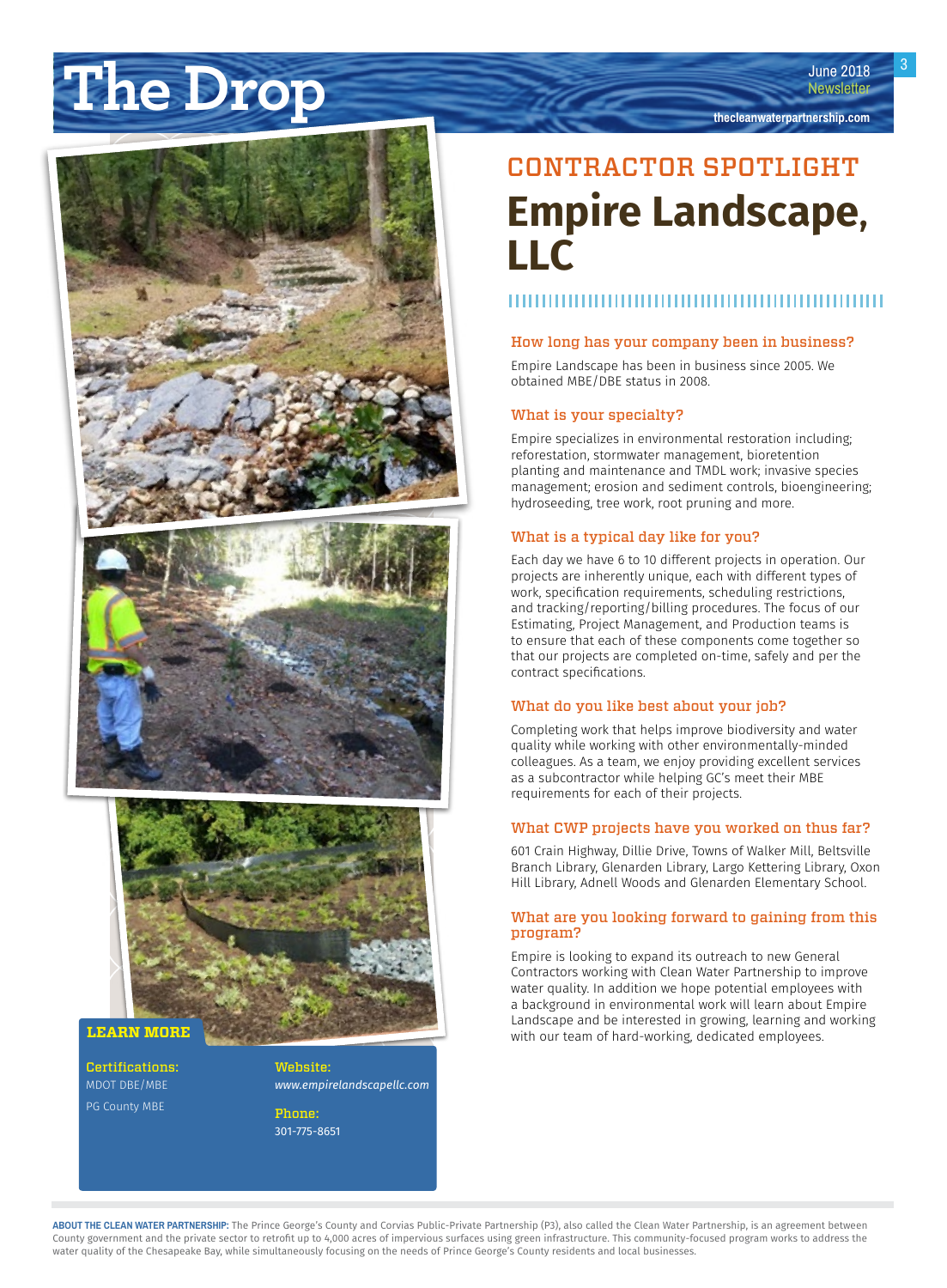# <span id="page-3-0"></span>**The Drop**

### **A Warden, A Teacher, and a Banker, COVER STORY CONT'D**

every foreman to own a home in two years. Those same individuals that weren't ready three years ago are now on track to purchase their first home! A couple of years ago, both Nance and Haynes realized that the majority of their employees had never been on a plane—many of whom had never left DC. The company organized a trip to Miami so that they could experience that very first plane ride, as well as see a white sandy beach. They have also been on a cruise and seen the bright lights of Las Vegas. "While some colleagues saw this as time for leisure and parties, we saw this as an opportunity to expose them to other cultures and appreciate other experiences" said Nance on the critiques received. "These guys are now taking their children and families on vacations; it's changing their perspectives on life and we are happy to be able to provide that for them," she added.

Stormwater management had become increasingly popular in the DMV and piqued the interest of Haynes, who added the goal of working with the new Prince Georges County stormwater partnership to the company's vision board. The team had ventured out into several different landscaping services and performed extremely well, but knew that stormwater would be a different animal. Two years later, a dream became reality when the firm was inducted into the CWP's Mentor Protégé Program. Both Nance and Haynes have described their experience with the MPP as "simply amazing!" As business leaders, they are learning new strategies around building capacity and development, receiving assistance with RFP responses, and obtaining access to an immense number of resources. Since joining the program, Community Bridge has performed routine aesthetic maintenance on many stormwater projects, including several schools, libraries and municipal sites. Mowing/ trimming, trash/sediment/debris removal, weeding and mulching are some of the services the team is providing to ensure the projects meet the program's long-term maintenance requirements. This past March, the company held a groundbreaking for a new building in DC. In attendance were community leaders, clients, supporters and laborers who had been with the team since its launch. Located on Division Avenue in Washington DC, the new space will serve as home to their corporate offices, well equipped with a space for rooftop entertainment. The team has aspirations of growing their stormwater division to compete on the same level as their landscaping division. Ultimately, they would like to increase business flow outside of the states, they're currently conducting operations to establish additional Community Bridge offices—all while keeping the mission at the forefront. When asked of advice they'd share with women business owners looking to transition to the stormwater industry, "Don't be afraid of it—just take a leap and jump. Be prepared, do your research and don't back away from the challenge."

Community Bridge holds the following certifications: Metro, Certified Business Enterprise Program, Metropolitan Washington Airports Authority, DC Department of Small & Local Business Development, Maryland Department of Transportation U.S. Small Business Administration, U.S. General Services Administration, Montgomery County and Prince George's County.

To learn more about this wonderful organization, please visit *<http://community-bridge.com/>*.



## **CWP Green Infrastructure Exchange Expo**

### *Largo, Maryland*

The CWP hosted a Green Infrastructure Exchange Expo to showcase technologies and innovative methods utilized in green infrastructure. Dr. Allen P. Davis P.E., Professor at University of Maryland, Department of Civil and Environmental Engineering, served as keynote speaker and discussed the past, present, and future of stormwater management. Dr. Davis further explained how increases in stormwater events would yield a growing number of target pollutants, stressing the need for more customized BMPs utilizing new technologies to better clean water flowing into our streams, rivers, lakes and oceans. Over 80 attendees had the opportunity to check out the following exhibitors: ACF Environmental, Advanced Drainage Systems, Inc., Arya Civil, Contech Engineered Solutions, Environmental Construction Solutions, Filtrexx, Flexipave, J&B Fabricators, Maccareffi, Oldcastle Precast, Opti and Rotondo Environmental Solutions.

## **In the Community – Catch us if you can!**





**1** CWP team visits the National Museum of **2** Community Outreach team speaks African American History and Culture **2 2** Community Members at the with community members at the Laurel Open House



**3** CWP Contractor Development Specialist<br>
attends the Metropolitan Transportation<br> **Actualistical Configuration** Opportunities Conference, at the Key Bridge Marriott in Arlington, VA

**ABOUT THE CLEAN WATER PARTNERSHIP:** The Prince George's County and Corvias Public-Private Partnership (P3), also called the Clean Water Partnership, is an agreement between County government and the private sector to retrofit up to 4,000 acres of impervious surfaces using green infrastructure. This community-focused program works to address the water quality of the Chesapeake Bay, while simultaneously focusing on the needs of Prince George's County residents and local businesses.

June 2018 **Newsletter** 

**[thecleanwaterpartnership.com](http://thecleanwaterpartnership.com)**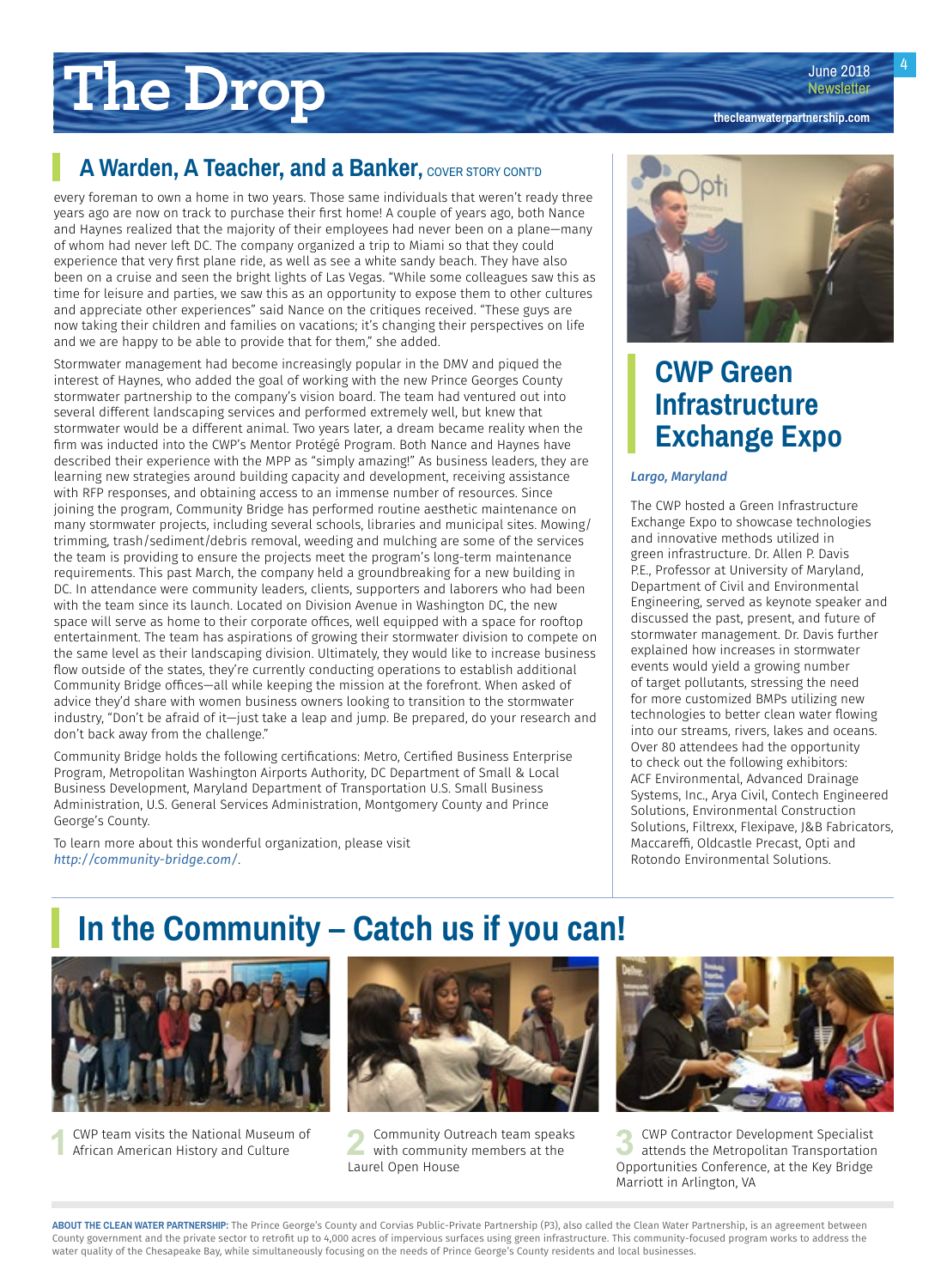# <span id="page-4-0"></span>**The Drop under the Drop the Drop the Drop the Drop the Drop the Drop the Drop the Drop the Drop the deal waterpartnership.com**







**LEARN MORE** 

Certifications: MDOT DBE/MBE PG County MBE & CBB WSSC SLBE WMATA MWAA

Website: *[www.botaengineers.com](http://www.botaengineers.com)*

Phone: 301-552-8840

## CONTRACTOR SPOTLIGHT **BOTA Consulting Engineers, Inc.**

**June 2018** 

### ,,,,,,,,,,,,,,,,,,,,,,,,

### How long has your company been in business?

BOTA Consulting Engineers, Inc. (BCE) has been in business since August 2004.

### What is your specialty?

BCE is a civil engineering firm specializing in Geotechnical Engineering services, Construction Management services, Construction Material Testing & Inspection services, and Environment Services (ESA Phase I & II).

### What is a typical day like for you?

Providing overall management of the company (30 employees) to include, sharing technical expertise, business development, proposal preparation and management of technical and administrative personnel.

#### What do you want readers to know about you and your company?

We are a minority civil engineering firm with the capability and capacity to perform on big and complex projects to small and less challenging projects.

#### If any, what CWP projects have you worked on thus far?

We have not worked on any CWP projects, but we are participating in the Mentor Protégé Program to expand our business to include SWM pond designs, which is very exciting.

### What are you looking forward to gaining from this program?

We are looking forward to expanding our business to include civil engineering site grading design, stormwater management ponds and bio-retention ponds design.

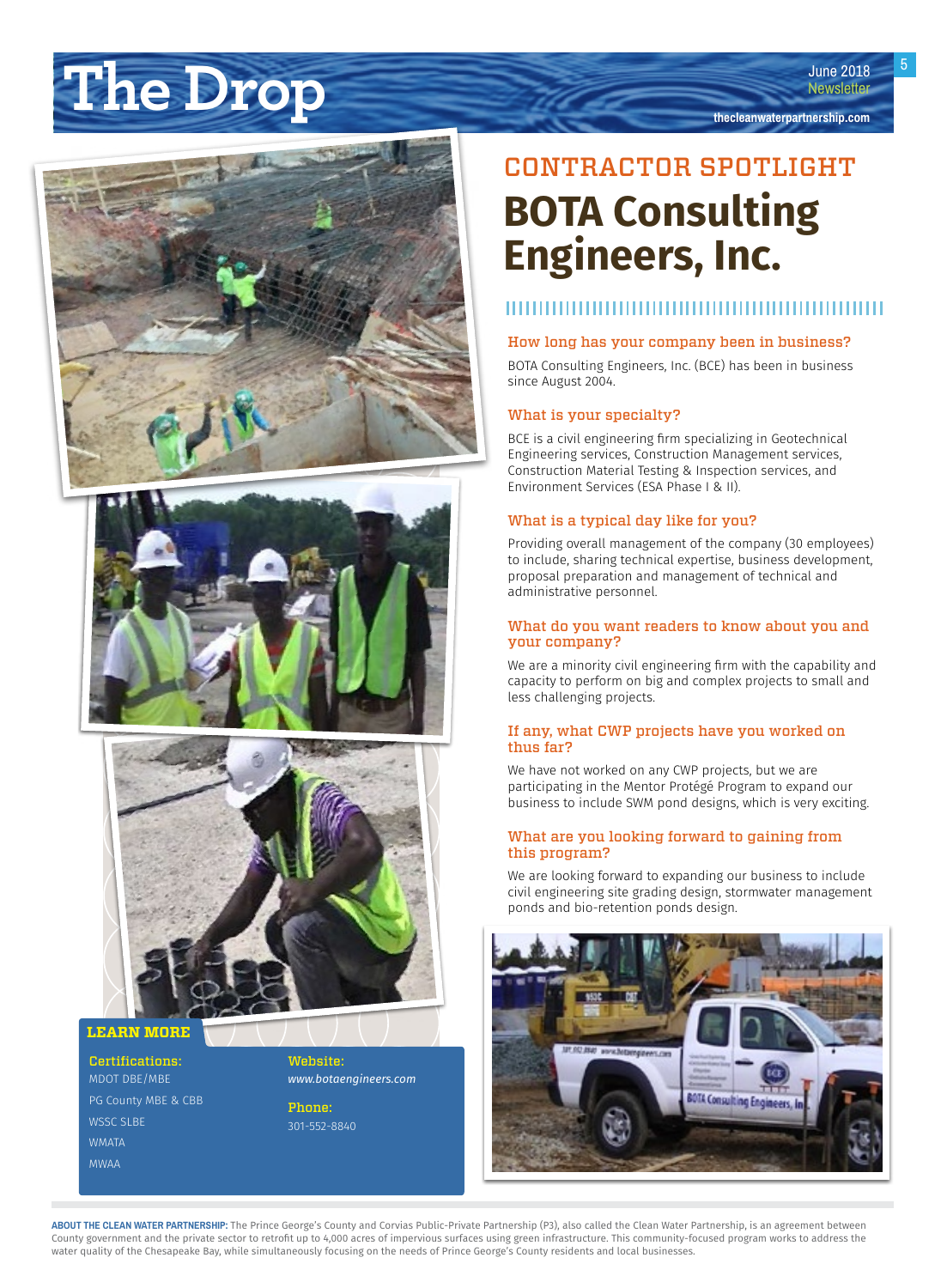# <span id="page-5-0"></span>**The Drop**



#### *Oxon Hill, Maryland*

Clean Water Partnership (CWP) team members participated in the John Hanson Montessori Earth Day exhibition on April 27, 2018. The team was stationed between two of the CWP installed devices, a forebay and sand filter, at the rear of the school. Over 75 students visited the CWP station to learn about pollution and types of substances and articles that are not easily recognized as pollutants to the environment. The team also demonstrated how to collectively work together to prevent pollution and protect the waterways. The CWP maintenance expert presented a sand filter demonstration that provided a step-by-step example of how sand filters work. Teachers shared the following feedback on the installed BMPs and demonstrations;

- *• "This demonstration today combines what the kids are learning in the classroom and how they can combat pollution." Mercedita Morles, Science Teacher Grades 6, 7 and 8*
- *• "These demonstrations are a great way to tie stormwater education into our curriculum. It was quick yet informative and kept their interest." Mike Schaefer, Social Studies Teacher Grades 6, 7 and 8*
- *• "This is such a beautiful area and it is so much nicer than it was before you came out to build it." Loretta King, Teacher Assistant, Substitute*

The CWP remains committed to working with local schools to further educate students on the importance of BMPs and other sustainable practices in protecting our waterways.

## **Anacostia Watershed Society's Earth Day Clean-Up**

### *Bladensburg, Maryland*

The Clean Water Partnership (CWP) team along with the Corvias team at Howard University, participated in the Anacostia Watershed Society's Clean-up event in support of Earth Day. Friends and family joined as the team collected trash at Bladensburg Waterfront Park. Sunny skies, smiling faces and a host of helping hands made for a spectacular event!



6

June 2018 **Newsletter** 

**[thecleanwaterpartnership.com](http://thecleanwaterpartnership.com)**